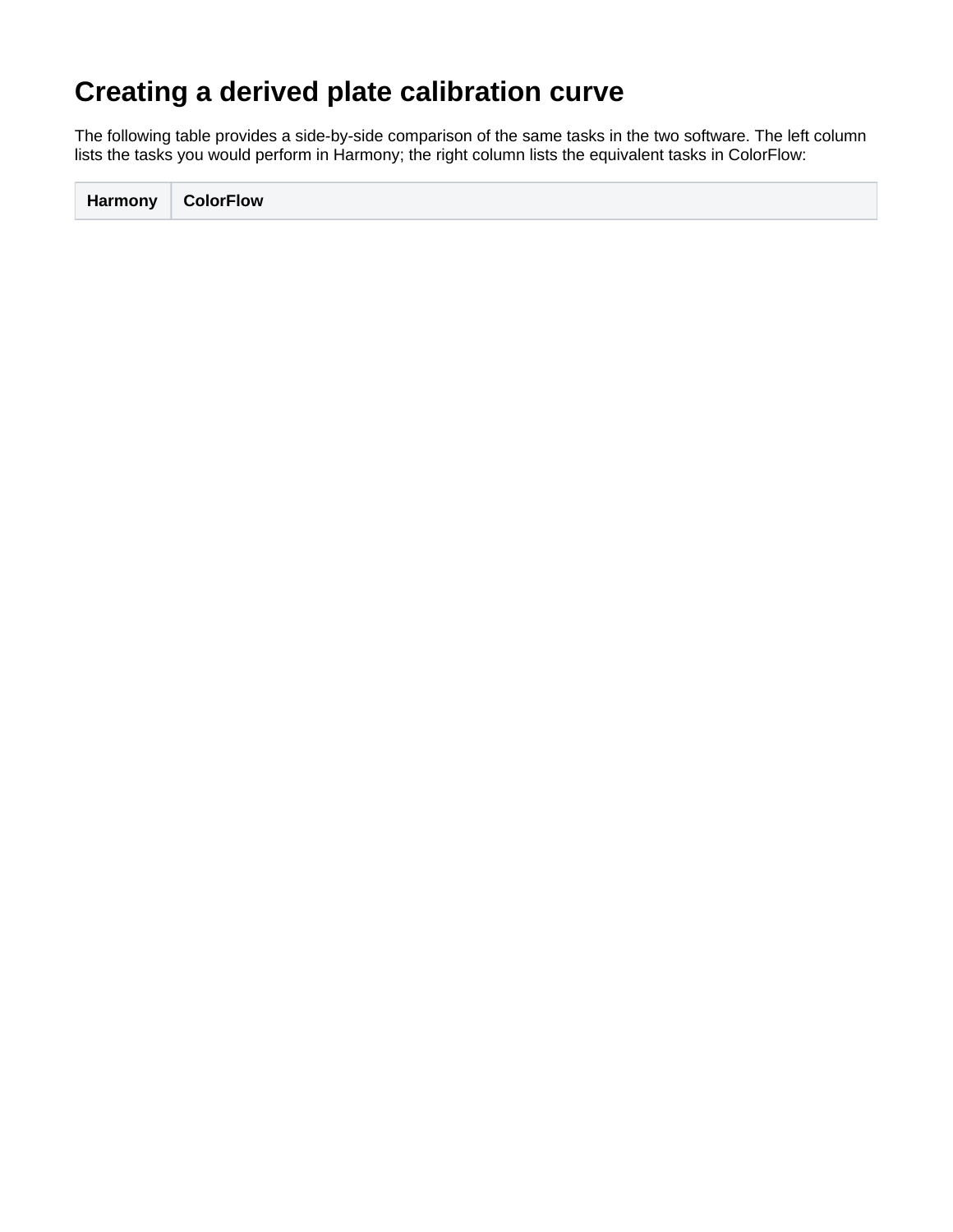| Create a<br>plate<br>current<br>curve | When you create a plate calibration curve, you are asked to first choose a combination of<br>device type, plate type, screening, and plate line. The combination is considered as a plate<br>setup. To determine the behavior of a plate setup, you must image a plate control strip (such<br>as the Kodak Image Control Strip test image) on a plate, and measure the resulting dot area<br>values on the plate. In ColorFlow, you set up a flexographic plate and plate curves the same<br>way as you set up an offset press plate.                                                                                                                                                                                                                                                                                                                                                                                                                                                                                                                                                                                                                                                                                                                                                                                                                                                                                                                                                                                                                                                                                                                                                                                                                                                                                                                                                                                                                                                                                                                                                                                                                                                                                                                                                   |
|---------------------------------------|-----------------------------------------------------------------------------------------------------------------------------------------------------------------------------------------------------------------------------------------------------------------------------------------------------------------------------------------------------------------------------------------------------------------------------------------------------------------------------------------------------------------------------------------------------------------------------------------------------------------------------------------------------------------------------------------------------------------------------------------------------------------------------------------------------------------------------------------------------------------------------------------------------------------------------------------------------------------------------------------------------------------------------------------------------------------------------------------------------------------------------------------------------------------------------------------------------------------------------------------------------------------------------------------------------------------------------------------------------------------------------------------------------------------------------------------------------------------------------------------------------------------------------------------------------------------------------------------------------------------------------------------------------------------------------------------------------------------------------------------------------------------------------------------------------------------------------------------------------------------------------------------------------------------------------------------------------------------------------------------------------------------------------------------------------------------------------------------------------------------------------------------------------------------------------------------------------------------------------------------------------------------------------------------|
|                                       | 1. Click the Plate Curves tab.<br>2. In the Calibration Curves section, click the Add button $\Box$<br>3. Select the desired Device type.<br>4. In the Plate Types list, select the plate type for which you are creating this plate setup.<br>If you need to add a plate type to the list:<br>a. Click the Edit button<br>b. Click the Add button<br>c. Enter the plate type.<br>A plate type can be used in many plate setups for the same device type.<br>5. In the Screening list, select the screening for which you are creating this plate setup.<br>If you need to add a screening value to the list:<br>a. Click the Edit button<br>b. Click the Add button<br>c. Enter the new screening value.<br>A screening value can be used in many plate setups. Screening values added here will<br>be available everywhere the screening property for this device type appears.<br>6. In the Plate Line list, select the plate line for which you are creating this plate setup.<br>If you need to add a new plate line to the list:<br>a. Click the Edit button<br>b. Click the Add button<br>c. Enter a name that describes your plate line.<br>A plate line represents a unique combination of platesetter and processing unit that can<br>result in a variation in plating output. Different exposure characteristics of platesetters<br>and variations in processor chemistry are two variables that can cause different plating<br>output from a plate line. For example, if you have two platesetters that produce different<br>outputs due to different imaging head characteristics, you can create two different plate<br>lines named LotemFibreheadPlatesetter and<br>MagnusThermalHeadPlatesetter to compensate for the differences; if you have<br>only one platesetter and processor but the processor chemistry depletes during the<br>week, you can create plate lines named ProcessorA-Monday_Chemistry and<br>ProcessorA-Thursday_Chemistry.<br>7. Click OK.<br>8. Use your plate reader to measure the patches on the plate control strip. In the Data panel<br>on the right, in the Measured Plate Response box, click the desired Tint In row and enter<br>the measured plate response.<br>9. To modify the Tint In value, click Tint Set and make your changes. |
|                                       | 10. Click Apply.                                                                                                                                                                                                                                                                                                                                                                                                                                                                                                                                                                                                                                                                                                                                                                                                                                                                                                                                                                                                                                                                                                                                                                                                                                                                                                                                                                                                                                                                                                                                                                                                                                                                                                                                                                                                                                                                                                                                                                                                                                                                                                                                                                                                                                                                        |